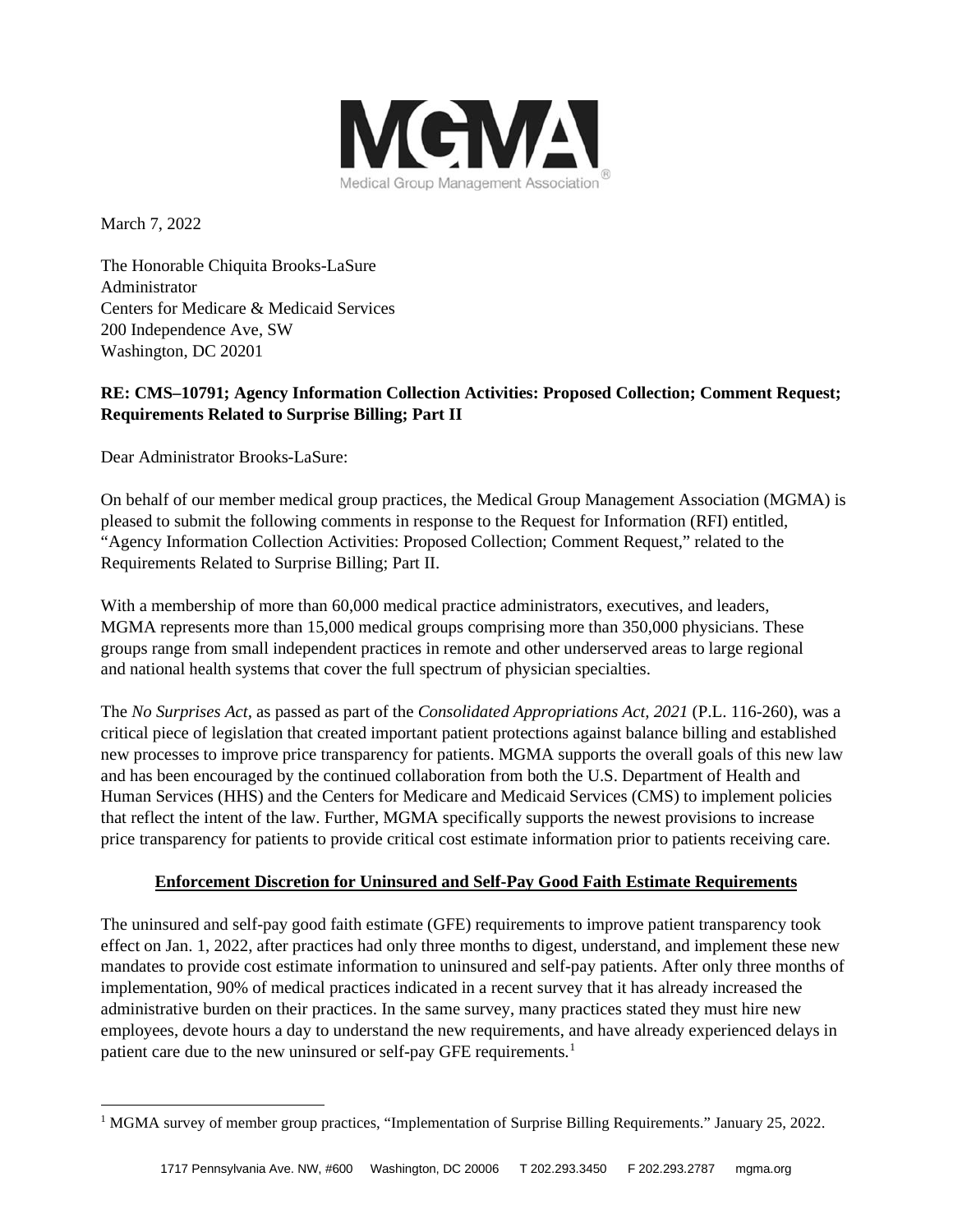MGMA is particularly concerned with the added administrative burden and unforeseen delays these requirements create for uninsured or self-pay patients. We are also concerned with the disproportionate impact this policy will have on patients in rural and underserved areas, as well as racial and ethnic minorities. **To ensure all patients continue to receive the highest quality care, MGMA urges CMS to delay the enforcement of the uninsured or self-pay GFE requirements until practices have the appropriate time to understand and implement the new requirements.** The uninsured and self-pay GFE requirements should be implemented simultaneously with the advanced explanation of benefits (AEOB) policy, which have been delayed in order to provide appropriate amount of time to develop the critical policies, to ensure practices only implement GFE policies at one time.

### **Ongoing COVID-19 Public Health Emergency**

The COVID-19 public health emergency (PHE) continues to greatly impact patients, providers, and group practices. On Jan. 16, 2022, Secretary Becerra affirmed the continued impact of the pandemic on the nation by once again renewing the COVID-19 PHE. The stress the pandemic continues to have on the healthcare system has been well documented. Practices of all sizes, from small rural private practices to large national health systems, are not only experiencing significant shortages in clinical personnel, but also in administrative staff that are critical to ensuring practices and clinics remain open for patients.

A September 2021 MGMA *[Stat](https://www.mgma.com/stat-092321)* [poll](https://www.mgma.com/stat-092321) revealed that **73% of medical practices ranked staffing as their biggest pandemic challenge heading into 2022.** Again, in December 2021, as the Omicron variant surged across the country, medical practice[s raised concerns](https://www.mgma.com/data/data-stories/omicron%E2%80%99s-holiday-surge-causes-a-perfect-storm-for) about increases in staff shortages due to significant spikes in exposure. In the aforementioned survey, 41% of group practices stated that patient appointments are typically scheduled between 3-10 business days in advance, requiring practices to furnish uninsured or selfpay patient GFEs within one business day of scheduling. However, with the increased administrative burden and serious staffing shortages, practices will likely not have the capacity to provide GFEs within one business day.

While MGMA supports the spirit of the transparency provisions in the No Surprises Act and has continued to partner with HHS, CMS, and other Departments to implement critical patient protections, **the administrative burden during the continuing COVID-19 pandemic and recent Omicron surge places unnecessary pressure on group practices to implement cost estimate mechanisms to meet the prescriptive requirements set forth by the Department.** MGMA urges HHS and CMS to use its available enforcement discretion to delay the implementation of the uninsured or self-pay GFE requirements, permitting group practices to leverage existing cost estimate tools as our members continue to combat the pandemic on the frontlines.

### **Continued Implementation Uncertainty**

The new requirements for providers to issue an uninsured or self-pay GFE began on Jan. 1, 2022. While CMS has issued the final regulations and provided template documents, many questions remain about the requirements. Establishing new processes within a practice to ensure eligible patients have access to GFE documentation is a difficult and resource-intensive process; administrators must understand and communicate the new requirements with clinicians in order to provide accurate cost estimate information to patients prior to a visit, provide training to administrative staff to understand the necessary disclosures, and incorporate new processes to track and retain GFE documentation. **To ensure the implementation of these new requirements is as efficient and effective as possible, practices require complete understanding and direct guidance from the overseeing agency.**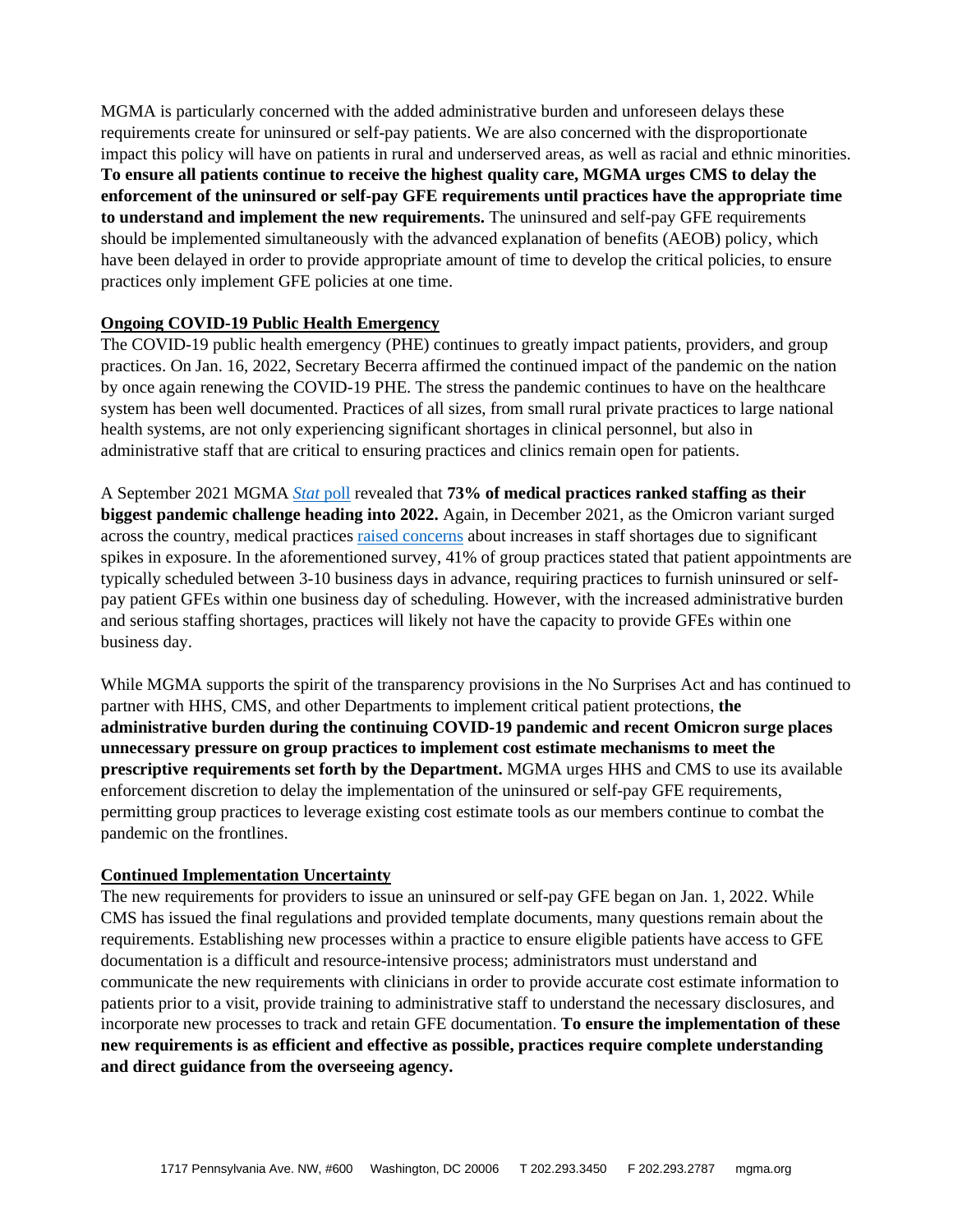Delaying the enforcement of the new uninsured or self-pay GFE requirements will provide practices with necessary time to engage with the agency and fully understand the new requirements without having to duplicate efforts as new information becomes available and requirements are made clear.

# **Consistent with Other Enforcement Discretion**

MGMA appreciates the enforcement delays HHS has already provided for convening providers, co-facilities, and co-providers, as well as the enforcement delays announced for the AEOB requirements. In statements released by HHS, these enforcement delays were due to complexities in implementing the requirements and recognition by the Department that the technology and workflows necessary would require more than three months to implement.

**MGMA urges CMS to employ the same critical evaluation of the uninsured or self-pay GFE requirements to understand the time, staff, and resources it takes to appropriately implement these new requirements.** The three months practices had to implement the GFE requirements is insufficient to appropriately and practically implement any new significant process.

Further, implementing the GFE requirements for uninsured and self-pay patients, as well as for insured patients at one time will eliminate significant confusion for both patients and practices. As MGMA has informed members of the currently available surprise billing federal resources, many of our members have reached out with clarifying questions about determining insurance status and providing the most appropriate cost estimate to patients to prevent any confusion. If a patient does not fully understand their insurance coverage, they may not understand that they qualify for the uninsured or self-pay GFE for certain items or services until later. If a practice later learns of the insurance status, this could lead to delays in patient care for the practice to ensure they are in complete compliance with the GFE requirements. Unless all GFE requirements are in place for uninsured, self-pay, or insured patients, confusion will persist and unintended delays in care may result.

# **Uninsured and Self-Pay Good Faith Estimate Policy Recommendations**

MGMA appreciates the continued engagement with both HHS and CMS to ensure policies related to surprise billing and the GFE policies appropriately protect and ensure patients have the information necessary to understand the cost of care. **MGMA recommends CMS issue additional rulemaking to implement the following necessary changes to the uninsured and self-pay GFE policies.**

### **Content and Timing of GFE**

#### Reason for Visit

Eligible patients will receive a GFE upon request or upon the scheduling of services. Practices are required to issue complete cost estimate information for items or services based on the stated reason provided by the patient upon request or upon scheduling. However, many patients may not be comfortable sharing with the scheduler the reason for the visit, the patient may not fully understand their symptoms and potential courses of treatment, or a patient may bring up a completely unrelated symptom or clinical issue during the scheduled visit, all of which may lead to an incomplete GFE for the period of care.

This could result in an increased volume of patient encounters that result in meeting the \$400 threshold to initiate the patient-provider dispute (PPDR) resolution process. **MGMA recommends that CMS add to the existing GFE template to include information about the patient stated reason for the visit to be considered in the potential resulting PPDR process.** The dispute resolution process should consider the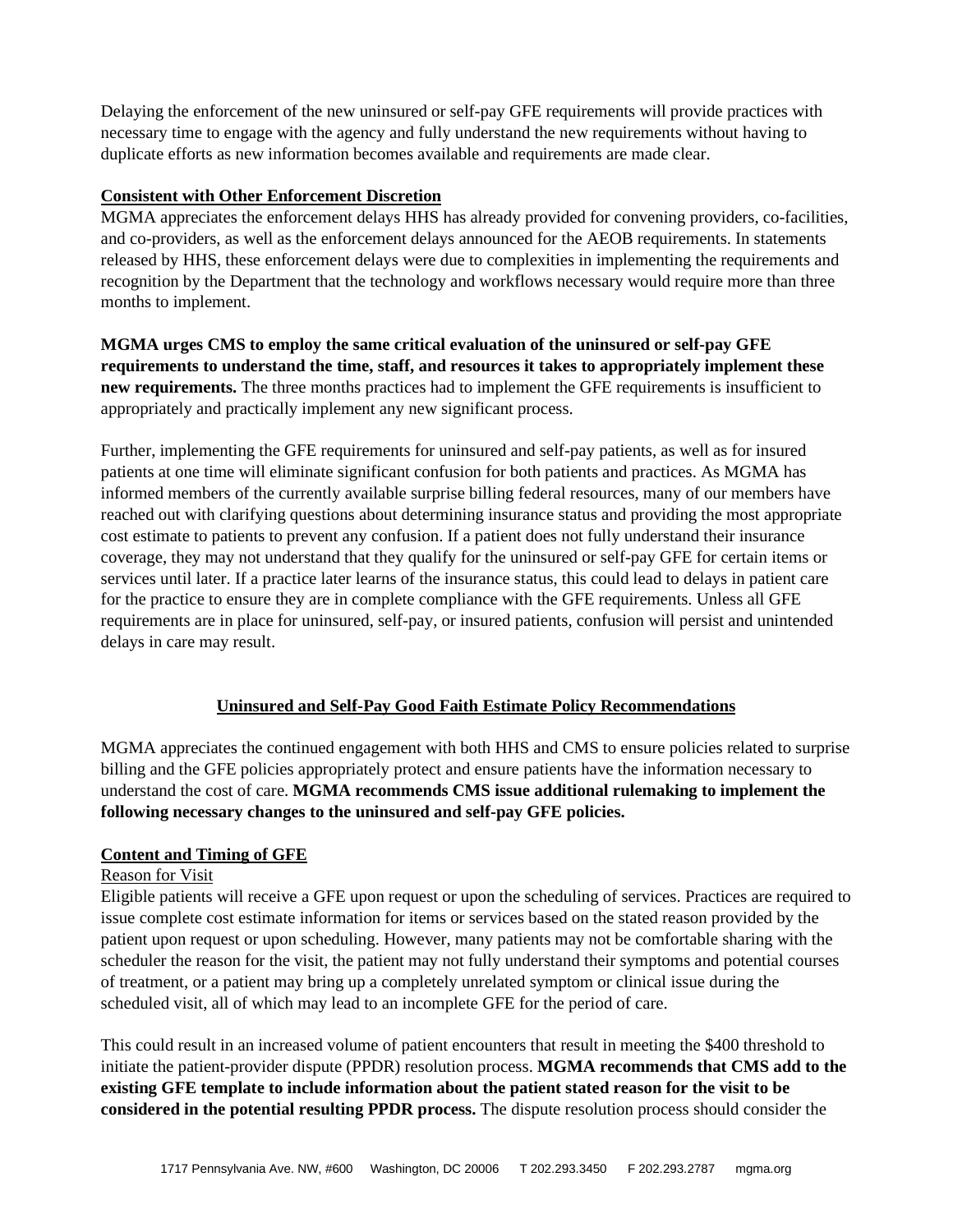information the patient provided to the practice prior to receiving care and prior to receiving the GFE. **While MGMA recognizes that patients are not expected to fully understand their symptoms and potential courses of treatment, we urge CMS to recognize the limitations in the information provided and the services providers are reasonably able to anticipate prior to issuing a GFE.**

#### Diagnosis Codes

The uninsured and self-pay GFE requires that practices include a diagnosis code for the primary item or service. This requirement creates significant burdens for many practices, especially for patients with no existing relationship with the provider. **MGMA recommends CMS permit practices to voluntarily include a diagnosis code on GFEs.**

Many practices feel as though they must provide an unpaid consultation prior to scheduling the service with the patient in order to include a diagnosis code on the GFE. This significantly increases administrative burden and confuses the patient as they may believe the consultation is the requested service. Additionally, requiring all practices, regardless of specialty, include a diagnosis code could potentially harm patients. For example, mental and behavioral health services can be sensitive topics for many patients. If a patient were to receive a GFE with a sensitive diagnosis code on a GFE without discussion with the provider, this could potentially result in significant patient harm.

#### Specific NPI

The GFE requires that a specific provider's national provider identifier (NPI) be included on a patient's GFE. **MGMA strongly recommends CMS remove the NPI requirement from the GFE.** All MGMA member practices champion team-based approaches to patient care. Including a requirement for a provider specific NPI on the GFE will undermine flexibility in a practice's ability to ensure the patient receives the most appropriate care from the most appropriate provider within the practice during the period of care.

### Required Timeline for GFEs

HHS and CMS finalized policies that require a GFE to be provided to the patient within one or three business days after the request is made, or after care is scheduled. This strict timeline creates unnecessary burdens on providers. **MGMA recommends CMS implement more flexible timelines for providers to furnish GFEs to patients.**

MGMA is particularly concerned about the potential impact these timeframes will have on delayed access to care. In an MGMA survey, 41% of MGMA members state that most appointments are scheduled between three and ten days in advance, meaning most practices would be required to furnish GFEs within one business day. However, many practices are unable to provide GFEs to patients within one business day due to staffing challenges and the time needed to appropriately gather all the required information for the GFE. As such, a practice may be required to delay scheduling care until at least ten business days in advance in order to have a greater amount of time to issue the GFE, even if appointments are available sooner.

#### New and Established Patients

Uninsured and self-pay patients may be more likely to be new patients without existing relationships with providers. As such, providing GFEs to this specific patient population has greater barriers compared to patients with existing relationships with providers. While the GFE provided to uninsured and self-pay patients is used to communicate important information to patients about the cost of care, providing flexibility for providers to issue modified GFEs to new patients will improve the utility for patients in understanding potential cost estimate information. **MGMA strongly urges CMS to permit practices to issue modified GFEs for new patients or patients in situations in which a provider cannot reasonably determine the**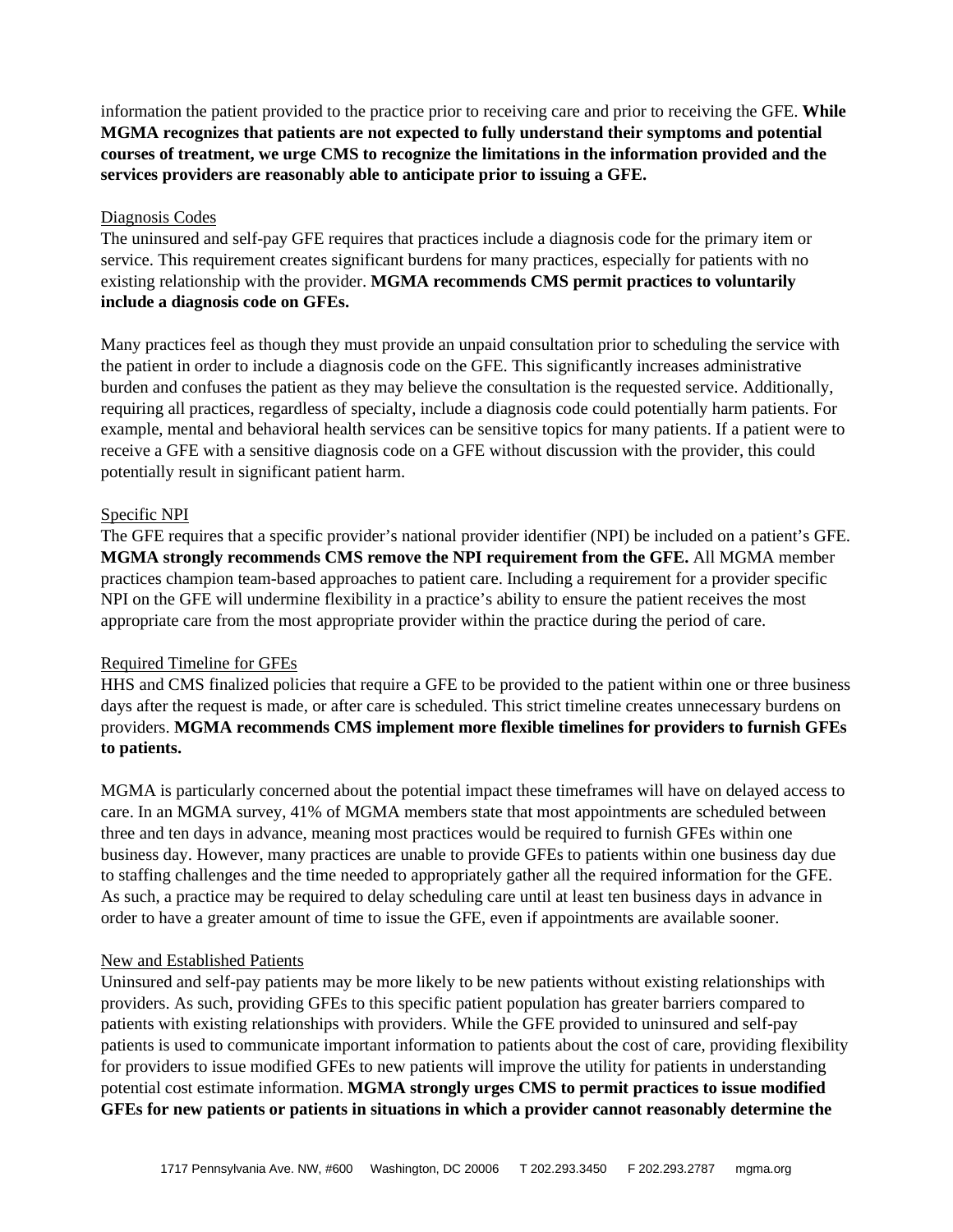**appropriate diagnostic or procedure codes.** A modified GFE would include a range of potential costs and potential service codes for a patient. This flexibility will ensure that patients have the most meaningful cost estimate information available to them, while preventing potential delays in care.

## Changes in Insurance Status

In guidance documentation for providers and facilities to implement the uninsured and self-pay GFE requirements, CMS states that if there are changes in expected services that will be provided to the patient from what was originally included on the GFE, the provider must issue a new GFE at least one business day prior to the furnishing of services. **MGMA recommends that CMS implement a similar policy for patients, that if after a patient schedules care, the provider learns of a change in insurance status that would then lead to the patient being eligible to receive an uninsured or self-pay GFE, the provider should be permitted to issue a GFE to the patient at least one business day prior to the furnishing of services.** Such a policy would be consistent with other policies implemented under the GFE requirements and ensure that providers do not reschedule care farther in advance due to the strict timelines established for the GFEs.

# Language Requirements

Ensuring patients can understand their rights to receiving certain cost estimate information, regardless of education, ethnicity, race, or socioeconomic status, is a key component of these patient protections. Practices must ensure they have appropriate disclosures and cost estimate information available to patients in different languages. **MGMA encourages CMS publish template disclosures and GFE forms in common languages, other than English, to ensure all practices can have these critical disclosures related to GFE policies available for patients.** 

## **Patient-Provider Dispute Resolution (PPDR) Process**

### Initiation of the PPDR Process

Patients can initiate the PPDR process within 120 days of receiving a bill from a provider if the final billed amount is more than \$400 more than the amount listed on the GFE. While it is important to allow patients the appropriate time to understand their medical bill and initiate a dispute resolution if certain criteria are met, **MGMA recommends CMS have a robust online platform where providers can be immediately notified of a patient dispute resolution, provide documentation, and track the status of ongoing dispute resolutions.**

### Provider Credible Information

MGMA appreciates that practices have the opportunity to submit documentation describing why a final billed amount may be higher than the initial estimate amount, whether or not services were included on the original GFE. **However, practices require additional guidance on what would be considered "credible information" when determining whether additional care or increased complexity in services provided are medically necessary and due to unforeseen circumstances.**

### Payment Amount Determination

MGMA appreciates the Department's continued focus to protect patients from high medical costs. **However, MGMA strongly disagrees with the policy that requires the PPDR dispute resolution entity to select the lower of either the billed amount or the median payment amount of a health plan for the same and similar item or service in a geographic region.** If medically necessary unforeseeable care is furnished, the arbiter should be required to determine that the patient is responsible for the billed amount.